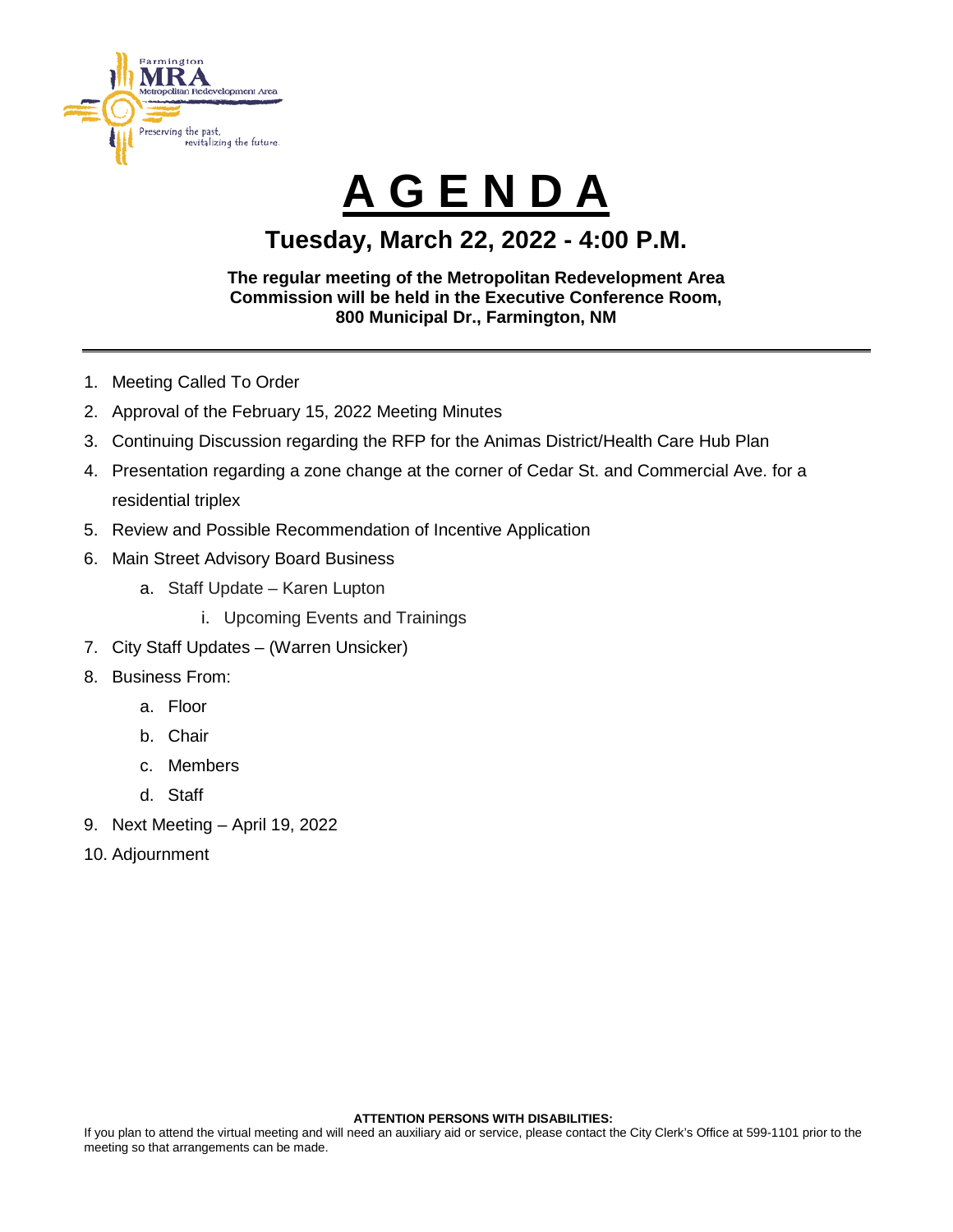

## **M I N U T E S**

**Metropolitan Redevelopment Agency Board of Commissioners – February 15, 2022 Held in the Executive Conference Room at 800 Municipal Dr., Farmington NM**

**Virtual Participation Made Available via Zoom at**

<https://us02web.zoom.us/j/86551245378>

Meeting ID: 865 5124 5378 Passcode: 191552 or by dialing 1 (253) 215-8782

**Members Present:** John McNeill, D.D.S. – Chair Jill Tanis – Vice Chair Doug Dykeman – Commissioner Elizabeth McNally - Commissioner

**Members Absent:** None

**Staff Present:** Beth Escobar

Shana Reeves Karen Lupton Warren Unsicker Tami Spencer Andrea Jones Karen Walker via Zoom

**Others Present Via Zoom:** Scott Nightingale

Theodore Jojola Gloria Lehmer William Freimuth David Fosdeck

#### **1. Call to Order**

Chair McNeill called the meeting to order at 4:00 p.m. Chair McNeill, Vice Chair Tanis, Commissioner Dykeman and Commissioner McNally in attendance. There being a quorum the following proceedings were duly had and taken.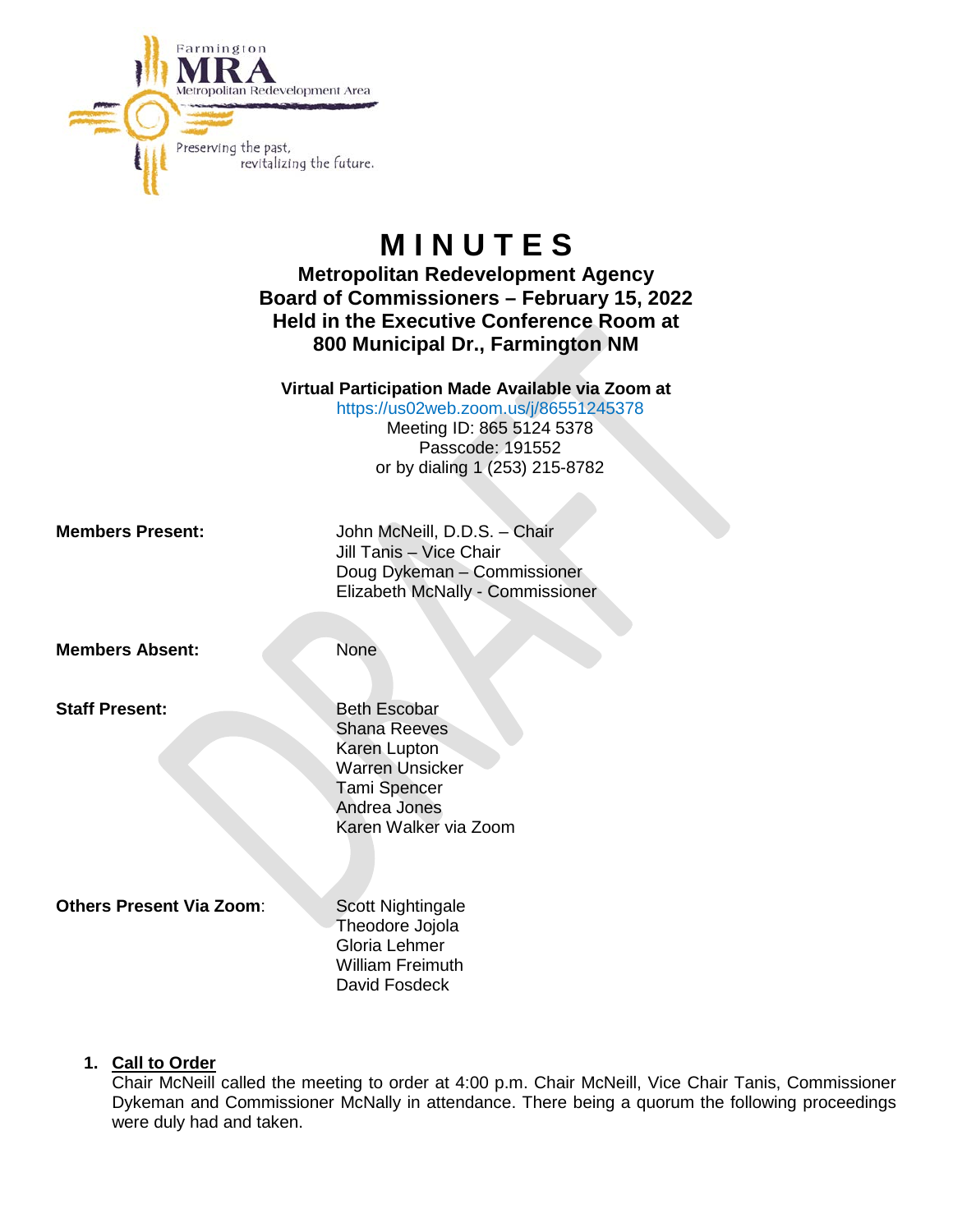#### **2. Approval of the January 18, 2022 Minutes**

A motion was made by Vice Chair Tanis and seconded by Commissioner McNally to approve the minutes of January 18, 2022, and upon voice vote, the motion carried unanimously 4-0.

#### **3. Discussion/Follow Up Action regarding Kansas State University Technical Assistance to Brownfields participation in the Animas District/Healthcare Hub Development Plan – Scott Nightingale**

Chair McNeill welcomed Mr. Nightingale and thanked him for participating. Chair McNeill informed the Commission they are looking for thoughts and considerations from Mr. Nightingale to put into the scope of work. Chair McNeill also stated Mr. Nightingale and other consultants had participated in discussions regarding this project have agreed they would not be bidding on this project. The Commission had reached out to Mr. Nightingale because he has been an excellent participant; he has been to Farmington and is familiar with the area.

Mr. Nightingale explained the Kansas State University Technical Assistance to Brownfields Program (KSU) works under an agreement with the USEPA to assist communities that are redeveloping brownfield properties. Brownfield is a property that is contaminated or potentially contaminated, and that is what is keeping the property from moving forward and being redeveloped. There are a variety of ways to help these communities and because they work with the USEPA, their services come at no cost to the City of Farmington. In February, Mr. Nightingale met with Chair McNeill and Commissioner McNally along with Ted Jojola and Michaela Shirley with the Indigenous Design and Planning Institute with the University of New Mexico, who provide a perspective on how to engage multiple cultures in the redevelopment process. Their assistance would be as a cultural consultant and offer ideas to help bring different cultures towards one influence. Mr. Nightingale also mentioned that KSU works on larger redevelopments like the Animas District, which contains definite brownfield properties. He also stated that KSU does not have grant money to give; they are able to help with the technical aspects for grant applications and accessing grant money from different entities. Mr. Nightingale added that they could look at the RFP and offer assistance with community engagement events. Their redevelopment assistance is geared towards the brownfield sites, but if it is inclusive in the whole Animas District, then they can help with that too. Chair McNeill added the main contribution the Commission will be looking for is KSU's involvement in what needs to be done for each site. Chair McNeill stated they would like their input in the initial plans and assistance with the scope of work.

Mr. Nightingale asked Chair McNeill if he wanted to share anything with the Commission from their meeting with Ted Jojola and Michaela Shirley from the Indigenous Design and Planning Institute. Chair McNeill replied it would be interesting to follow up on a comment that was made about having the different cultures involved with their stories and the history they had about the area. Chair McNeill would like to see the different cultures represented in the initial design and he would also like to see the cultures included in the street design and common elements throughout the entire district. Commissioner McNally agreed with Chair McNeill regarding the place making. She would like to include all the relevant cultures and make it dynamic.

Chair McNeill welcomed Theodore Jojola to the meeting. Dr. Jojola is the Director of the Indigenous Design and Planning Institute, which is part of the Community Regional Planning Program for the School of Architecture with the University of New Mexico. Dr. Jojola hails from the Pueblo of Isleta, which is south of Albuquerque. Dr. Jojola was able to share his observations and comments on this opportunity in beginning to help get direction for the RFP that will soon be issued, and beginning to tie in some of the historical connections for the development of the City of Farmington as related to the Animas River. He is working with the City of Albuquerque on the development of their Rail Trail Project that is a similar kind of project. Albuquerque would like to see how the Indigenous presence helped shape the development of the Rail Yard. Dr. Jojola also thinks that that kind of effort can also be instated within context to Farmington because it has such a rich history of working with the native community. Especially the Navajo Chapters and it is an important place where other different groups have migrated to that area. Looking at it from the standpoint that there are different cultures and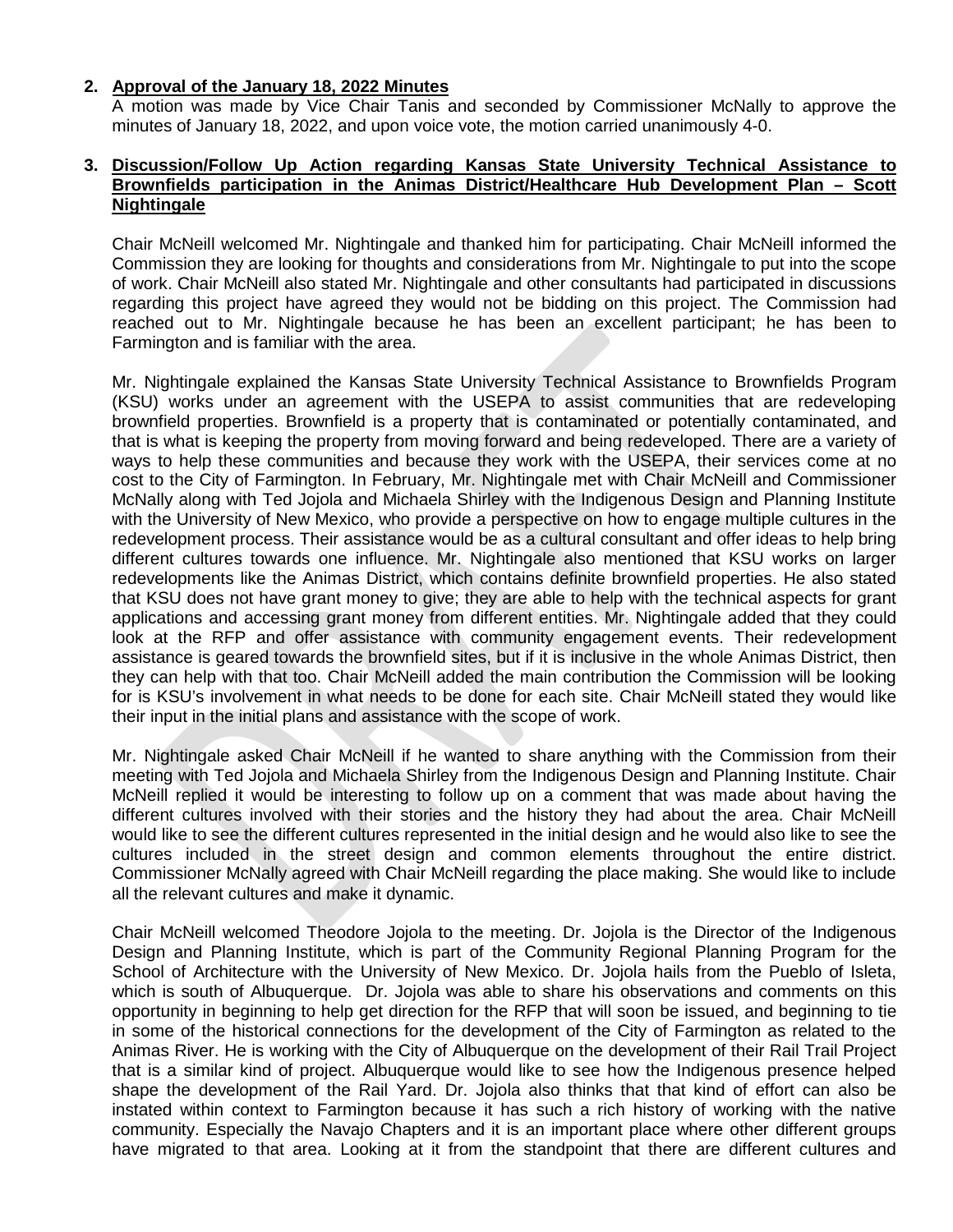different kinds of stories that if told in a compelling way can add to the character and help to bring that definition to what is the City of Farmington and why is it a special place.

#### **4. Continuing Discussion regarding the Scope of Work for the Animas District/Health Care Hub Plan**

Chair McNeill confirmed that Planning Manager Escobar had received items the Commission would like to see in the RFP. Chair McNeill wanted to add to his list. He would like to see recognition of the significant cultural and historical aspect of the area. He also wanted to know how to incorporate that in planning the development of this area. How do we integrate the history of who we are into the plan, whether it be way finding or storytelling. Vice Chair Tanis agreed with Chair McNeill. She also wanted some input on what kind of financing strategies are available to developers, individuals, public and private partnerships. Is there anything that had been successful in the past for the revitalizing of an area like the Animas District? Vice Chair Tanis wanted to know if there a way to help bring more funds together in a collective type capacity, that way it's not just one person or entity trying to do everything.

Chair McNeill has had discussions with Mayor Duckett and Councilor Jeanine Bingham-Kelly regarding this plan. Councilor Bingham-Kelly is interested in what the impact would be to residential neighborhoods in that area. She would like to see a lot of the area used for residence and improve the nature of neighborhoods communities for people to live in that would support the hospital or provide living space for hospital employees. Chair McNeill stated Mayor Duckett was more concerned about the funding and getting economic developers in that area. Mayor Duckett mentioned there were properties the City owned in the area already that would help with that kind of development. Commissioner McNally wanted to add that part of the EPA's program for revitalization does have a financial resources prong that is part of the program. Commissioner Dykeman added that he had a conversation with a Farmington resident that stated to him that the Animas District was a junkyard. Commissioner Dykeman stated that needed to change, and that most of the equipment yards looked abandoned. He wanted to know what tools they had to deal with that, and when they get the tools then they could invite people back in there to live. Vice Chair Tanis asked about a vacant building ordinance that was being worked on. Economic Development Director Unsicker stated the legal department and the fire department were working on that, but he was unsure of the progress. Planning Manager Escobar interjected it was something that was under discussion and is being worked on. She also stated it would definitely make an impact in this area. Vice Chair Tanis started there are so many vacant properties with absentee owners and the absentee owners probably do not know what the conditions of the property are. Vice Chair Tanis believes it would be very helpful to have a database with that information on it. Chair McNeill asked who the contact would be on that issue. Ms. Escobar answered it would be the City Attorney Jennifer Breakell and she offered to get a status report and get back with the Commission.

Chair McNeill asked Planning Manager Escobar and Economic Development Director Unsicker what is the next step in taking the information they have and getting the RFP. Planning Manager Escobar stated they would get together and bring a draft to the next MRA Meeting.

#### **5. Main Street Advisory Board Business – Karen Lupton**

Ms. Lupton is continuing to work on her training which has all been moved to virtual. Chair McNeill asked Ms. Lupton how much contact she's had with the business owners Downtown. Ms. Lupton replied she talks to different owners weekly. There has been some movement, Nizhóní Soaps is moving next to Main St. Grinds. The City has moved out of the 119 Main St. so the Chile Pod can start their expansion. Ms. Lupton also stated they have their next trash clean-up scheduled for Mid March. Economic Development Director Unsicker also noted the transformation that has taken place at Locke Street Eats. Vice Chair Tanis asked if they have the number of vacant storefronts Downtown. Mr. Unsicker replied that Ms. Lupton is working on that list and that they have the database up and running again and it is being updated. Ms. Tanis asked to be notified when for the next trash cleanup in March.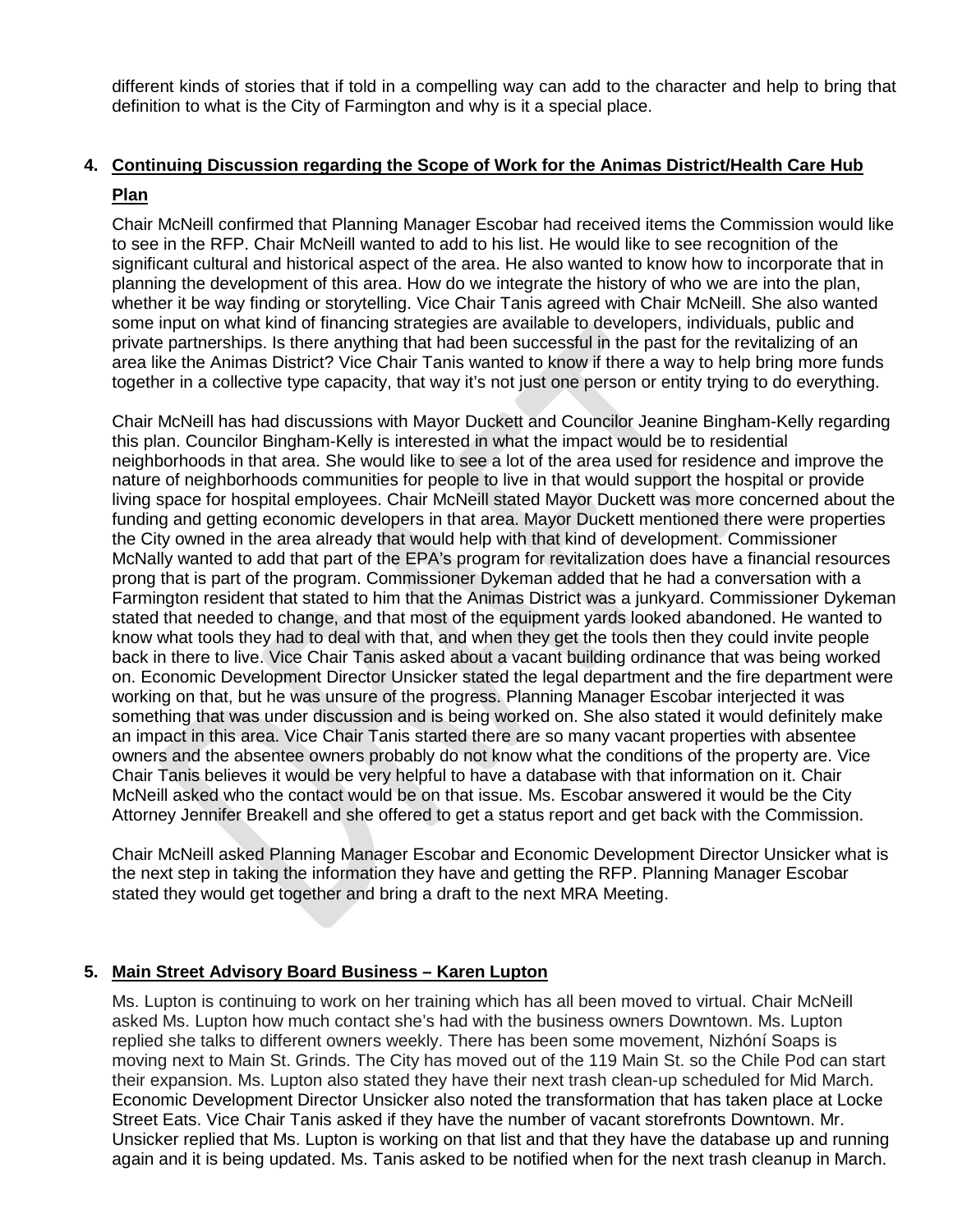Ms. Lupton stated they have the local National Guard group coming to help; they actually have them signed up for all four of the cleanup dates that are scheduled for this year.

#### **6. City Staff Updates – Warren Unsicker**

Mr. Unsicker stated there is continued interest in downtown; he has had a few entrepreneurs reach out to him that are considering businesses downtown. There are existing developers who continue to invest and expand their presence in the downtown corridor. He also added the Totah Theater is moving right along; right now, they are waiting on materials, they will start installing them when they come in. It will be a keynote venue for downtown when it is completed. They are also working with the Arts Council on getting a technical assistance program from the State on the public artwork initiative. He also stated that the Wells Fargo Bank building is under contract by a local group. Commissioner Dykeman noted that he had given Sherry Roach information on brass plaques for National Registered buildings; he wanted to know if that is something that is still being worked on. Mr. Unsicker replied he does not know, but he will reach out to Ms. Roach to find out any status on that. Mr. Dykeman thinks it would be an added touch since Main St. looks so nice.

#### **7. Business From**

**Floor** – There was no business from the Floor.

**Chair** – There was no business from the Chair.

**Members** – Chair McNally asked if the State building next to the Indian Center is occupied. Mr. Hawkins replied they are occupied. Vice Chair Tanis stated, they did a large remodeling project and it looks like the staff is starting to move back in.

Chair McNally asked Mr. Unsicker if they could get a quarterly update on other leases the City might be negotiating in the Animas District. Mr. Unsicker replied that he is not aware of any. He added the hub with Black Bear Unlimited, the rafting guide service and the food hub group, which has applied for an EDA grant in partnership with the City to add a kitchen to that part of the equation. They are waiting to hear back from the EDA. Mr. Unsicker added whenever there is something of note; he would definitely share it with the Commission.

Chair McNeill asked if there was anything happening with the old library building on Broadway. Mr. Unsicker replied there might be a lease negotiation going on for the bottom floor, but he is not quite sure, that would be a question for Assistant City Manager Baird when she is able to join us.

Vice Chair Tanis asked for a follow up from October/November, there was a property the City was looking to purchase south of Pinon. Mr. Unsicker stated nothing else has transpired on that because there was some considerations whether to push for a land swap. The swap would have been detrimental to another piece of City owned land, so that has not moved forward.

Chair McNeill stated San Juan Historic Society is looking for space for storage, meeting room space and display space that could be used for walk in. They have research capabilities that they would like to be able to easily share. Mr. Unsicker asked Chair McNeill to have them reach out to him and he could help them find a location.

Chair McNeill also stated as Chair Person, at some point once this plan gets started, he would like to step back from Chairmanship with the Commission. Probably by the end of the year he will step off the Commission completely, with the one vacancy we have now, there would make potentially be two at the end of the year.

**Staff** – Planning Manager Escobar informed the Commission that Mr. Hawkins is working on a project in the Animas District, at Cedar St. and Commercial Ave. This will require a zone change, that will go to Planning & Zoning on March 24<sup>th</sup>. Mr. Hawkins would like to schedule a presentation of his project at the March 15<sup>th</sup> MRA meeting, to get your input.